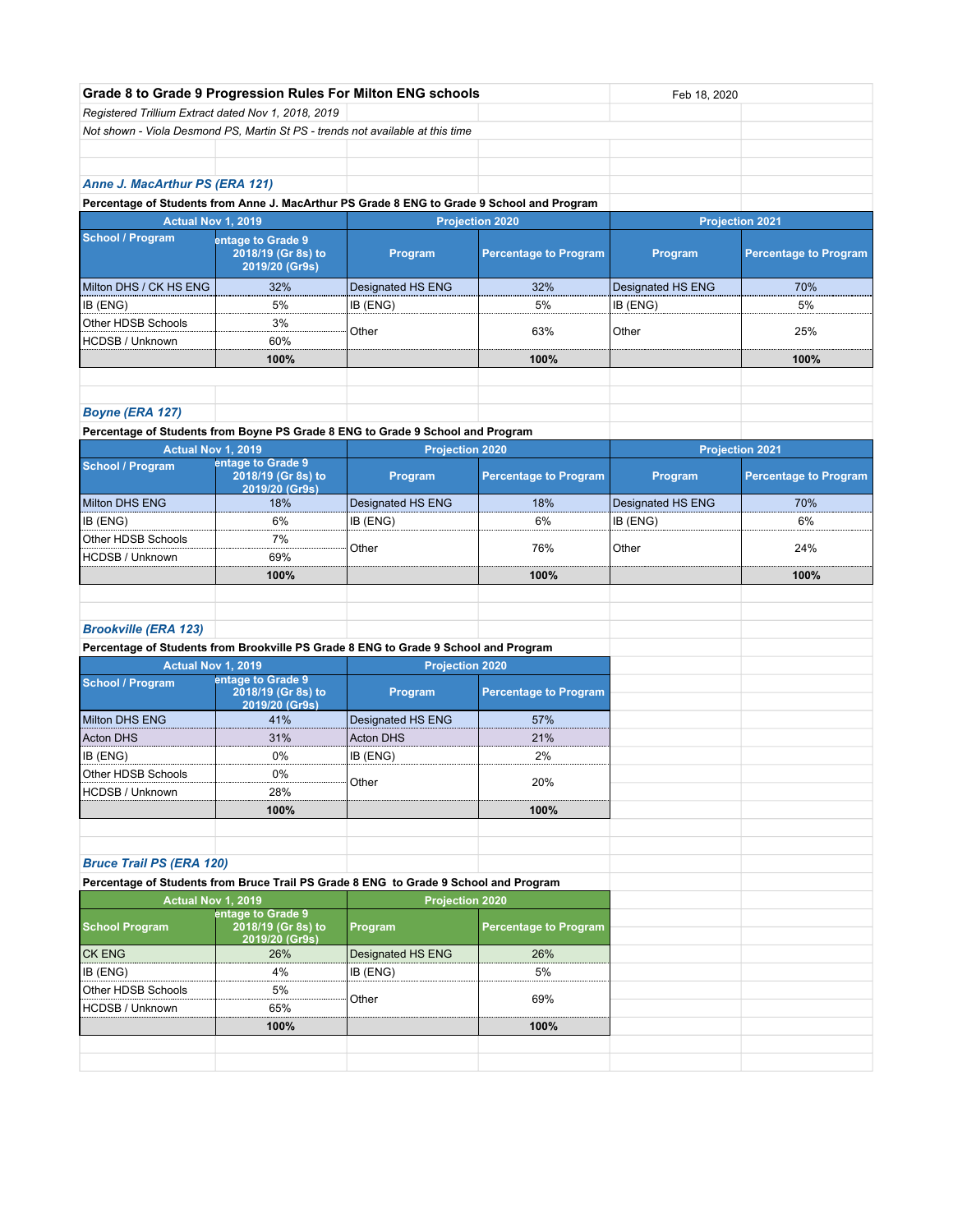| <b>Chris Hadfield PS (ERA 120)</b>                                                       |                                      |                        |                                                                                                          |  |
|------------------------------------------------------------------------------------------|--------------------------------------|------------------------|----------------------------------------------------------------------------------------------------------|--|
| Percentage of Students from Chris Hadfield PS Grade 8 ENG to Grade 9 School and Program  |                                      |                        |                                                                                                          |  |
|                                                                                          | Actual Nov 1, 2019                   | <b>Projection 2020</b> |                                                                                                          |  |
|                                                                                          | entage to Grade 9                    |                        |                                                                                                          |  |
| <b>School Program</b>                                                                    | 2018/19 (Gr 8s) to                   | Program                | <b>Percentage to Program</b>                                                                             |  |
|                                                                                          | 2019/20 (Gr9s)                       |                        |                                                                                                          |  |
| <b>CK ENG</b>                                                                            | 14%                                  | Designated HS ENG      | 29%                                                                                                      |  |
| IB (ENG)                                                                                 | 2%                                   | IB (ENG)               | 2%                                                                                                       |  |
| Other HDSB Schools                                                                       | 0%                                   | Other                  | 69%                                                                                                      |  |
| <b>HCDSB / Unknown</b>                                                                   | 84%                                  |                        |                                                                                                          |  |
|                                                                                          | 100%                                 |                        | 100%                                                                                                     |  |
|                                                                                          |                                      |                        |                                                                                                          |  |
|                                                                                          |                                      |                        |                                                                                                          |  |
| <b>Escarpment View (ERA 121)</b>                                                         |                                      |                        |                                                                                                          |  |
| Percentage of Students from Escarpment View PS Grade 8 ENG to Grade 9 School and Program |                                      |                        |                                                                                                          |  |
|                                                                                          | Actual Nov 1, 2019                   | <b>Projection 2020</b> |                                                                                                          |  |
| <b>School / Program</b>                                                                  | entage to Grade 9                    |                        |                                                                                                          |  |
|                                                                                          | 2018/19 (Gr 8s) to                   | Program                | <b>Percentage to Program</b>                                                                             |  |
| Milton DHS ENG                                                                           | 2019/20 (Gr9s)                       |                        |                                                                                                          |  |
|                                                                                          | 51%                                  | Designated HS ENG      | 46%                                                                                                      |  |
| IB (ENG)                                                                                 | 5%                                   | IB (ENG)               | 7%                                                                                                       |  |
| Other HDSB Schools                                                                       | 4%                                   | Other                  | 47%                                                                                                      |  |
| <b>HCDSB / Unknown</b>                                                                   | 40%                                  |                        |                                                                                                          |  |
|                                                                                          | 100%                                 |                        | 100%                                                                                                     |  |
|                                                                                          |                                      |                        |                                                                                                          |  |
|                                                                                          |                                      |                        |                                                                                                          |  |
| <b>Hawthrone Village PS (ERA 120)</b>                                                    |                                      |                        |                                                                                                          |  |
| Percentage of Students from Chris Hadfield PS Grade 8 ENG to Grade 9 School and Program  |                                      |                        |                                                                                                          |  |
|                                                                                          | Actual Nov 1, 2019                   | <b>Projection 2020</b> |                                                                                                          |  |
|                                                                                          | entage to Grade 9                    |                        |                                                                                                          |  |
| <b>School Program</b>                                                                    | 2018/19 (Gr 8s) to                   | Program                | <b>Percentage to Program</b>                                                                             |  |
| <b>CK ENG</b>                                                                            | 2019/20 (Gr9s)<br>65%                | Designated HS ENG      | 64%                                                                                                      |  |
| IB (ENG)                                                                                 | 15%                                  | IB (ENG)               | 15%                                                                                                      |  |
| Other HDSB Schools                                                                       | 4%                                   |                        |                                                                                                          |  |
|                                                                                          |                                      | Other                  | 21%                                                                                                      |  |
| <b>HCDSB / Unknown</b>                                                                   | 16%                                  |                        |                                                                                                          |  |
|                                                                                          | 100%                                 |                        | 100%                                                                                                     |  |
|                                                                                          |                                      |                        |                                                                                                          |  |
|                                                                                          |                                      |                        |                                                                                                          |  |
| Irma Coulson PS (ERA 120)                                                                |                                      |                        |                                                                                                          |  |
| Percentage of Students from Irma Coulson PS Grade 8 ENG to Grade 9 School and Program    |                                      |                        |                                                                                                          |  |
|                                                                                          | Actual Nov 1, 2019                   | <b>Projection 2020</b> |                                                                                                          |  |
|                                                                                          | entage to Grade 9                    |                        |                                                                                                          |  |
| <b>School Program</b>                                                                    | 2018/19 (Gr 8s) to<br>2019/20 (Gr9s) | Program                | <b>Percentage to Program</b>                                                                             |  |
| <b>CK ENG</b>                                                                            | 54%                                  | Designated HS ENG      | 50%                                                                                                      |  |
| IB (ENG)                                                                                 | 5%                                   | IB (ENG)               | 9%                                                                                                       |  |
| Other HDSB Schools                                                                       | 0%                                   |                        |                                                                                                          |  |
|                                                                                          |                                      |                        |                                                                                                          |  |
|                                                                                          |                                      | Other                  | 41%                                                                                                      |  |
| HCDSB / Unknown                                                                          | 41%                                  |                        |                                                                                                          |  |
|                                                                                          | 100%                                 |                        | 100%                                                                                                     |  |
|                                                                                          |                                      |                        |                                                                                                          |  |
|                                                                                          |                                      |                        |                                                                                                          |  |
|                                                                                          |                                      |                        |                                                                                                          |  |
|                                                                                          |                                      |                        | Percentage of Students from Martin St PS Grade 8 ENG to Grade 9 School and Program - West of Ontario St. |  |
|                                                                                          | Actual Nov 1, 2019                   | <b>Projection 2020</b> |                                                                                                          |  |
|                                                                                          | entage to Grade 9                    |                        |                                                                                                          |  |
|                                                                                          | 2018/19 (Gr 8s) to                   | Program                | <b>Percentage to Program</b>                                                                             |  |
|                                                                                          | 2019/20 (Gr9s)                       |                        |                                                                                                          |  |
|                                                                                          |                                      | Designated HS ENG      | 83%                                                                                                      |  |
| <b>Martin St PS (ERA 119)</b><br>Percentage<br><b>MDHS ENG</b><br>IB (ENG)               |                                      | IB (ENG)               | 0%                                                                                                       |  |
| Other HDSB Schools                                                                       | <b>NA</b>                            | Other                  | 17%                                                                                                      |  |
| HCDSB / Unknown                                                                          |                                      |                        |                                                                                                          |  |
|                                                                                          | 0%                                   |                        | 100%                                                                                                     |  |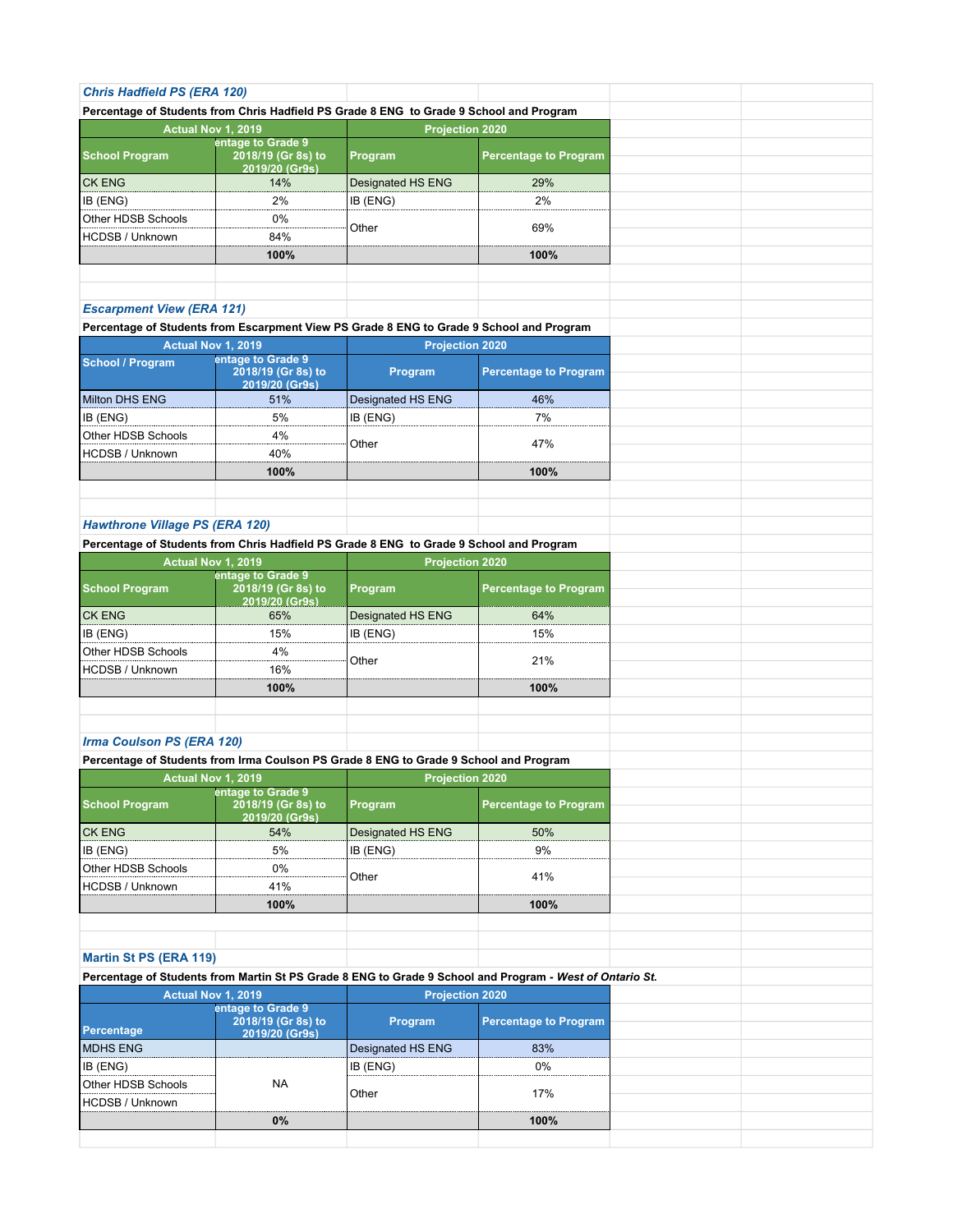|                                  |           |                        | Percentage of Students from Martin St PS Grade 8 ENG to Grade 9 School and Program - East of Ontario St. |
|----------------------------------|-----------|------------------------|----------------------------------------------------------------------------------------------------------|
| <b>Actual Nov 1, 2019</b>        |           | <b>Projection 2020</b> |                                                                                                          |
| Percentage                       |           | Program                | <b>Percentage to Program</b>                                                                             |
| <b>MDHS ENG</b>                  |           | Designated HS ENG      | 25%                                                                                                      |
| IB (ENG)                         |           | <b>IB</b> (ENG)        | 8%                                                                                                       |
| Other HDSB Schools               | <b>NA</b> | l Other                | 67%                                                                                                      |
| HCDSB / Unknown                  |           |                        |                                                                                                          |
|                                  | $0\%$     |                        | 100%                                                                                                     |
|                                  |           |                        |                                                                                                          |
|                                  |           |                        |                                                                                                          |
|                                  |           |                        |                                                                                                          |
| <b>DI Debenheem DC (EDA 494)</b> |           |                        |                                                                                                          |

## **P.L. Robertson PS (ERA 121)**

**Percentage of Students from P.L. Robertson PS Grade 8 ENG to Grade 9 School and Program**

| <b>Actual Nov 1, 2019</b> |                                                           | <b>Projection 2020</b> |                              | <b>Projection 2021</b> |                              |
|---------------------------|-----------------------------------------------------------|------------------------|------------------------------|------------------------|------------------------------|
| Percentage                | entage to Grade 9<br>2018/19 (Gr 8s) to<br>2019/20 (Gr9s) | <b>Program</b>         | <b>Percentage to Program</b> | <b>Program</b>         | <b>Percentage to Program</b> |
| <b>MDHS ENG</b>           | 27%                                                       | Designated HS ENG      | 22%                          | Designated HS ENG      | 68%                          |
| <b>IB (ENG)</b>           | 9%                                                        | IB (ENG)               | 7%                           | IB (ENG)               | 7%                           |
| Other HDSB Schools        | 7%                                                        | Other                  | 71%                          | Other                  | 25%                          |
| HCDSB / Unknown_          | 57%                                                       |                        |                              |                        |                              |
|                           | 100%                                                      |                        | 100%                         |                        | 100%                         |
|                           |                                                           |                        |                              |                        |                              |

## **Sam Sherratt PS (ERA 119)**

|                                      | Percentage of Students from Sam Sherratt PS Grade 8 ENG to Grade 9 School and Program     |                        |                              |  |
|--------------------------------------|-------------------------------------------------------------------------------------------|------------------------|------------------------------|--|
|                                      | Actual Nov 1, 2019                                                                        | <b>Projection 2020</b> |                              |  |
| Percentage                           | entage to Grade 9<br>2018/19 (Gr 8s) to<br>2019/20 (Gr9s)                                 | Program                | <b>Percentage to Program</b> |  |
| <b>CK ENG</b>                        | 22%                                                                                       | Designated HS FI       | 70%                          |  |
| <b>MDHS ENG</b>                      | 48%                                                                                       |                        |                              |  |
| IB (ENG)                             | 2%                                                                                        | IB (ENG)               | $2\%$                        |  |
| Other HDSB Schools                   | 2%                                                                                        | Other                  | 28%                          |  |
| <b>HCDSB / Unknown</b>               | 26%                                                                                       |                        |                              |  |
|                                      | 100%                                                                                      |                        | 100%                         |  |
|                                      |                                                                                           |                        |                              |  |
|                                      |                                                                                           |                        |                              |  |
|                                      |                                                                                           |                        |                              |  |
| <b>Tiger Jeet Singh PS (ERA 120)</b> |                                                                                           |                        |                              |  |
|                                      | Percentage of Students from Tiger Jeet Singh PS Grade 8 ENG to Grade 9 School and Program |                        |                              |  |
|                                      | Actual Nov 1, 2019                                                                        |                        | <b>Projection 2020</b>       |  |
| Percentage                           | entage to Grade 9<br>2018/19 (Gr 8s) to<br>2019/20 (Gr9s)                                 | Program                | <b>Percentage to Program</b> |  |
| <b>CK ENG</b>                        | 39%                                                                                       | Designated HS ENG      | 33%                          |  |
|                                      | 5%                                                                                        | IB (ENG)               | 4%                           |  |
| IB (ENG)                             |                                                                                           |                        |                              |  |
| Other HDSB Schools                   | 3%                                                                                        |                        |                              |  |
| <b>HCDSB / Unknown</b>               | 53%                                                                                       | Other                  | 63%                          |  |